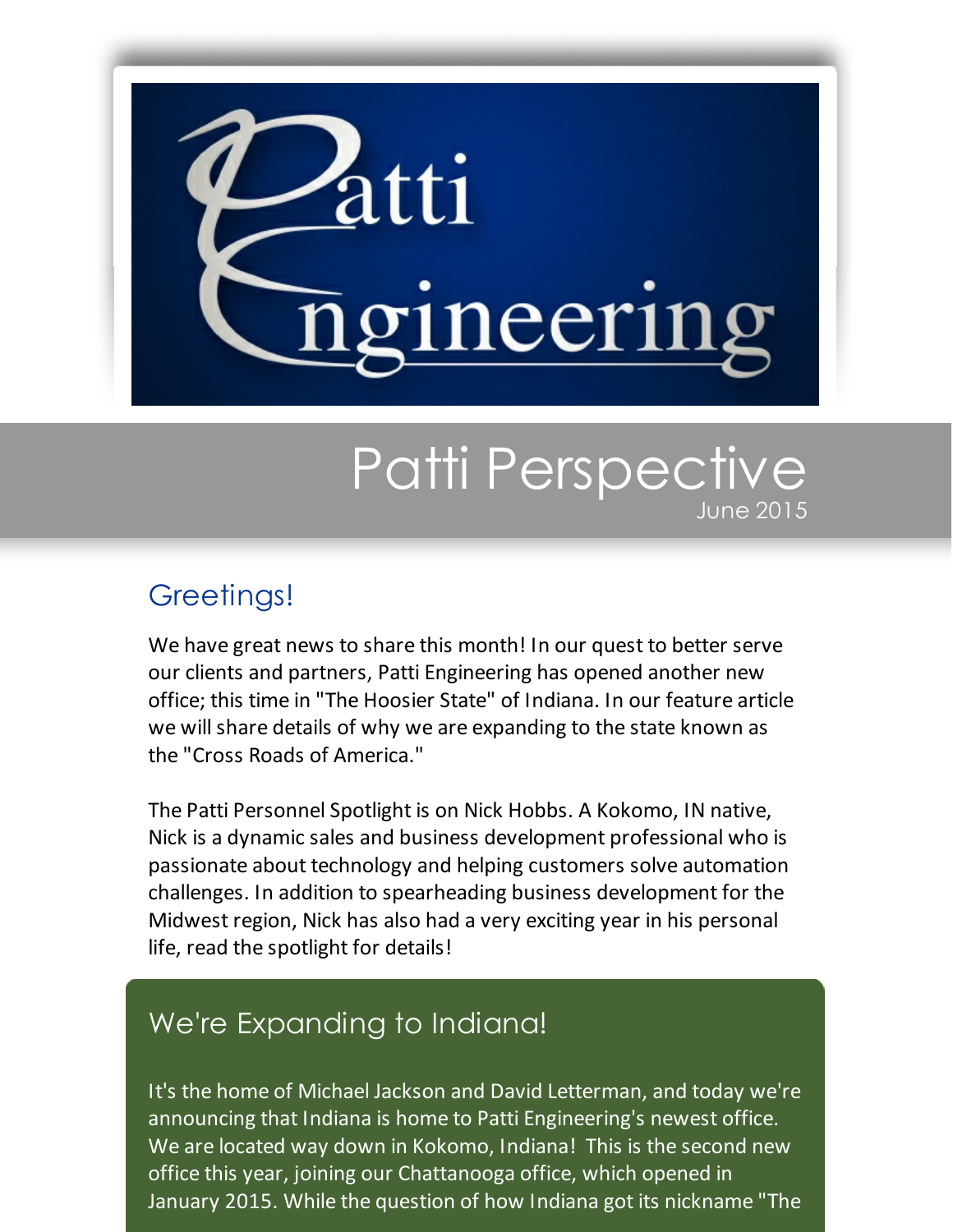Hoosier State" remains a 170+ year mystery, how we chose Indiana for our next office is not!

Indiana's recent economic growth has been a "Thriller", with real GDP expected to rise 2.7% in 2015 according to BMO Capital Markets. Auto and manufacturing industries are leading that growth, landing Indiana on several "Top Ten Lists." Auto manufacturing is second in the



nation according to the U.S. Bureau of Economic Analysis. Indiana is also second in the nation for manufacturing employment growth. According to the U.S. Bureau of Labor Statistics report, between 2013 and 2014 Indiana's manufacturing employment grew 4.5%, far above the national average of 1.6%!

With Indiana's favorable business environment, our partners have been requesting a Patti Engineering office in the area. Kokomo, Indiana was chosen for its proximity to several key clients, including Chrysler Kokomo and Honda in west Ohio.

We started to explore options in the 4th quarter of 2014 and we were able to move quickly, hiring Nick Hobbs (see his Spotlight below!) in February of 2015. About a half a dozen of Patti Engineering's clients were located in the area prior to the opening of the office, and we plan to expand to more clients.

"I am honored to have the opportunity to build and grow the Kokomo regional office. I want to be more than a success here in the Midwest," says Nick.

Nick Hobbs will be spearheading business development for the region, while operations are currently run out of our Michigan office. We will be adding at least 2 more employees in Indiana by the end of the year. Kokomo is currently a virtual office, with the possibility of a physical office as early as 2016.

Being closer to our clients in the Midwest will be a win-win. The expansion will increase our business opportunities and our customers will benefit from readily accessible integration expertise.

Indiana Office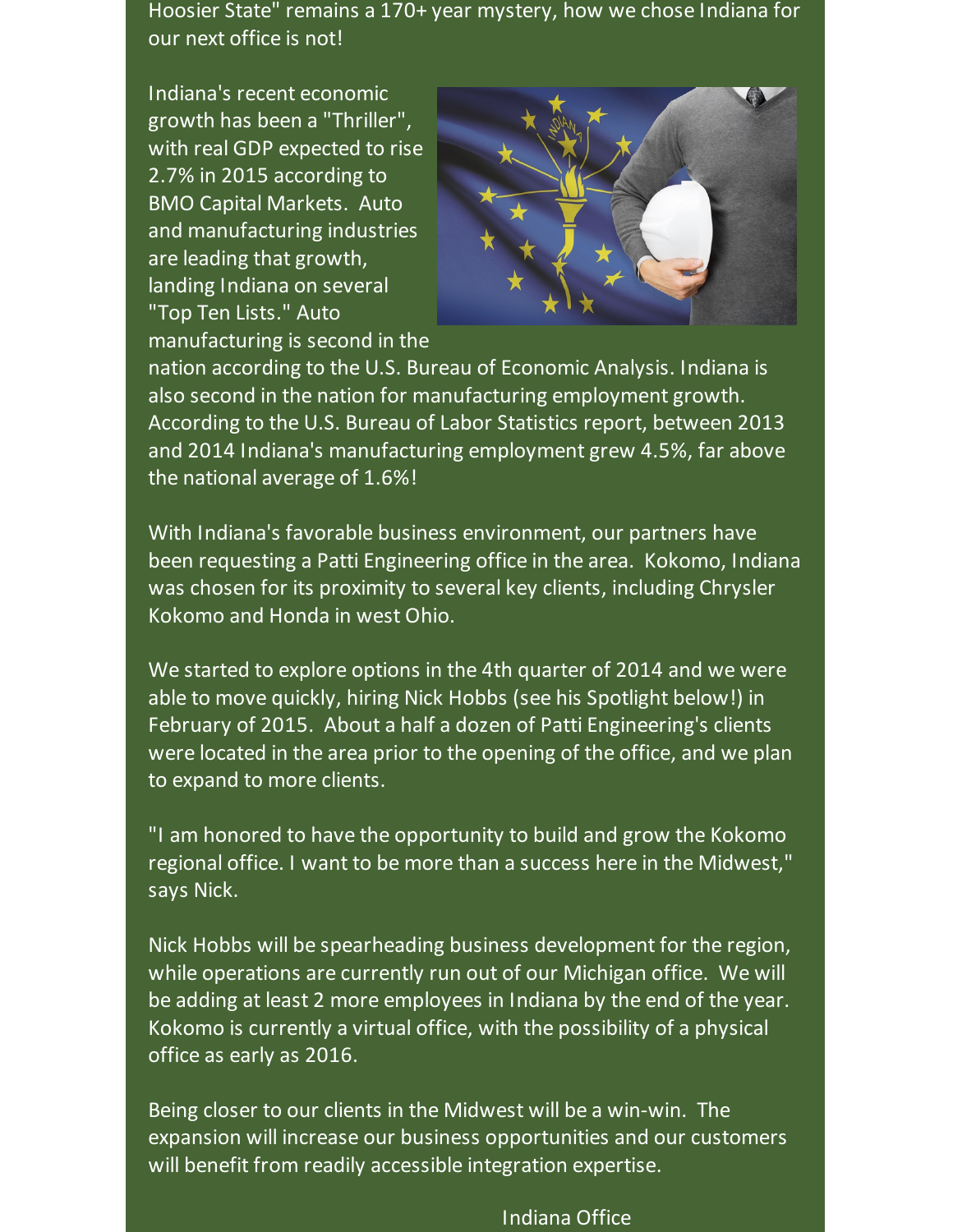

2114 E Boulevard Suite #192 Kokomo, IN 46902

PROVEN AUTOMATION SOLUTIONS Reliable Support . Trusted Partner

Nick Hobbs Business Development Manager Email: [NHobbs@PattiEng.com](mailto:nhobbs@pattieng.com) Phone: 765-513-0373

## Patti Spotlight - Nick Hobbs

Nick Hobbs is one of the newest members of the Patti Engineering family. And that family is half of the reason he decided to make the transition to PE. "Patti Engineering is more than just a controls system integrator. Patti Engineering is a family owned business that believes in life outside of work. When everyone showed me and my wife, Kalee, how much they cared about us as well, it was a no brainer



to pair with a company that is an expert in the controls world and who is regarded as one of the best in the nation. They are who they portray themselves to be. That, to me, meant so much more than any other company could provide."

Nick graduated from Ball State University with a Bachelors Degree in Manufacturing Engineering and a minor in Business Management. He worked for an automation distributor before coming to Patti Engineering. As Business Development Manager, he is responsible for sales development of the Midwest. He works with companies in a variety of industries including the auto industry, pharmaceuticals, food and beverage, plastics, and aerospace.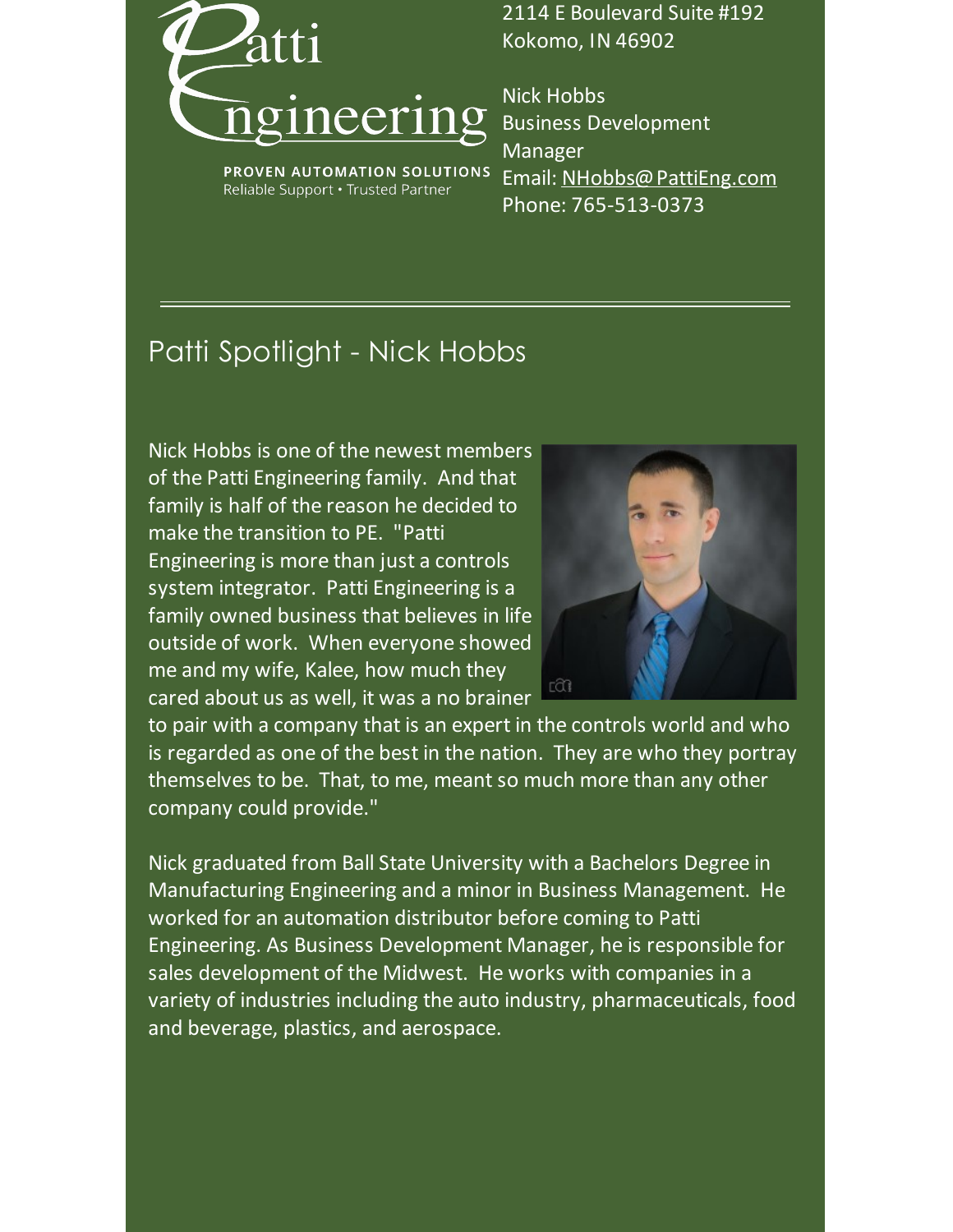

In a way, Nick's move to Patti Engineering seems like fate. "Kalee and I bought our first house back in our hometown of Kokomo. Shortly after, Sam approached me about "moving back" to Kokomo and opening an office. Little did he know, I had

already moved back."

Nick has been busy in his first few months here. His projects have included rejuvenating a major piece of machinery with a metal company, helping a parts manufacturer to finish a time-critical installation, and helping to install and debug 22 machines at an automotive company. He has robotic handling projects, vision upgrades, and major controls upgrades on the horizon.

Nick feels that he has made the right decision in his new position at Patti Engineering. "The best part about working for Patti Engineering has been the opportunities that they present you with and the trust that they give you in doing it. It also doesn't hurt that Patti Engineering has some of the best technical engineers and management team in the nation."

There was another exciting event this year for Nick - he married his wife, Kalee, last month on May 16. The couple decided to start their lives together on a fun note. As they were pronounced husband and wife, they danced to "Get Silly" by V.I.C.

Kalee and Nick traveled to the Dominican Republic for an all-



inclusive honeymoon. "This was by far the most fun and relaxing vacation I had ever been on. It was absolutely gorgeous and we would both like to go back eventually."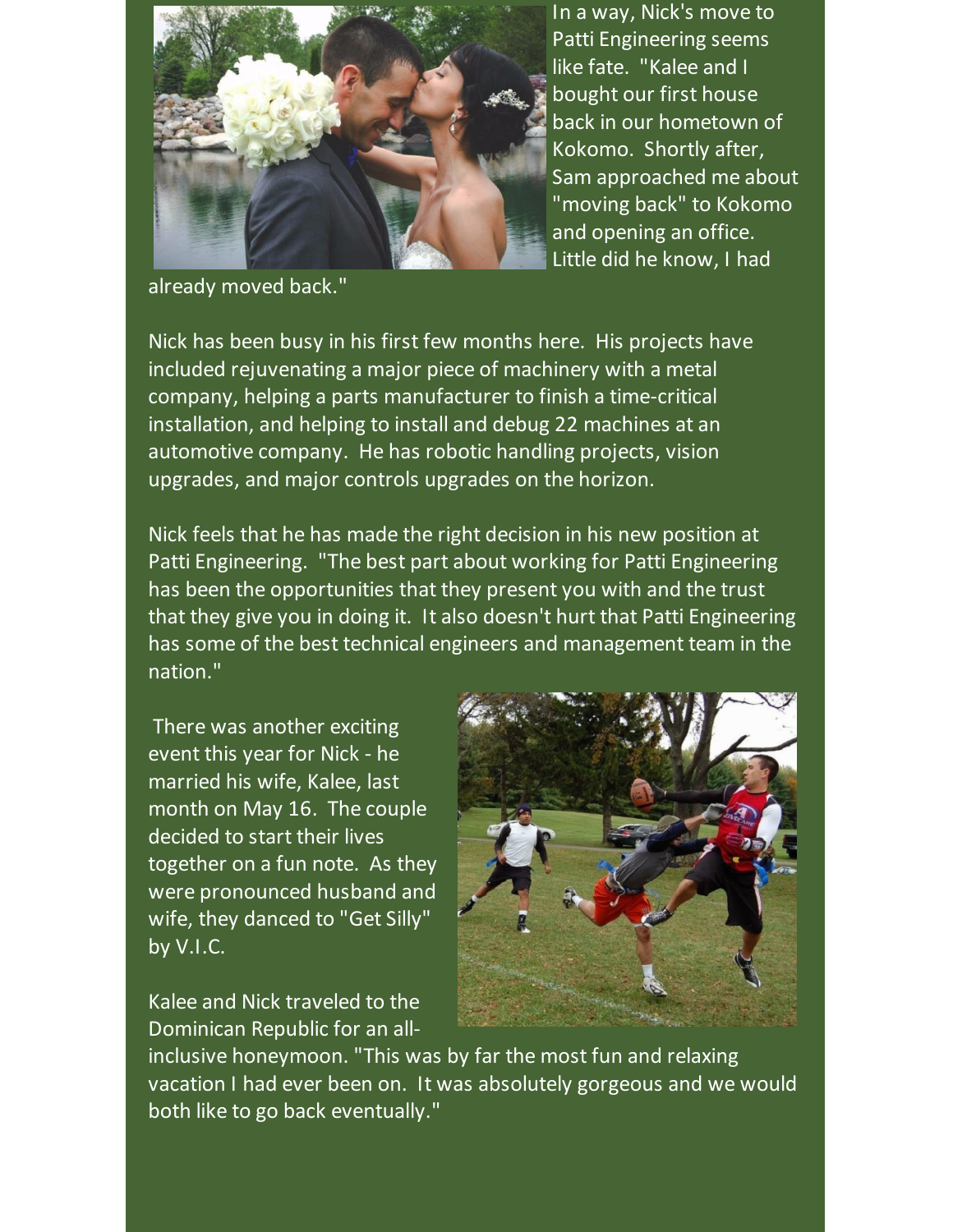

When he's not getting married, buying a house, and starting a new office within just a few months, Nick loves playing sports. He used to play semi-pro and arena football. Now, he plays flag football and lifts with his dad every day to keep up with the bodybuilding aspect. He also enjoys playing for a state champion softball team. On Sundays in the fall, you'll find

Nick and Kalee rooting for the Dallas Cowboys; they're both huge fans!

~**[Download](http://files.ctctcdn.com/59cb3837001/9c9633ca-af5c-4319-90c3-69e41f387518.pdf?utm_source=Patti+Perspective_June_2015&utm_campaign=Newsletter+June+2015&utm_medium=email) as a PDF**~

We work as partners with our clients. When you need an expert to help solve automation challenges, we are here to add value to your solution - enhance efficiency, increase productivity, and work with your team as a trusted resource. Visit our **[website](http://www.pattieng.com/?utm_source=Patti+Perspective_June_2015&utm_campaign=Newsletter+June+2015&utm_medium=email)** for more information on our areas of expertise, or call us (248)364-3200 for a free initial consultation.

Thank you for your interest in Patti Engineering.

Best regards,

Georgia H. Whalen Director of Marketing Patti Engineering